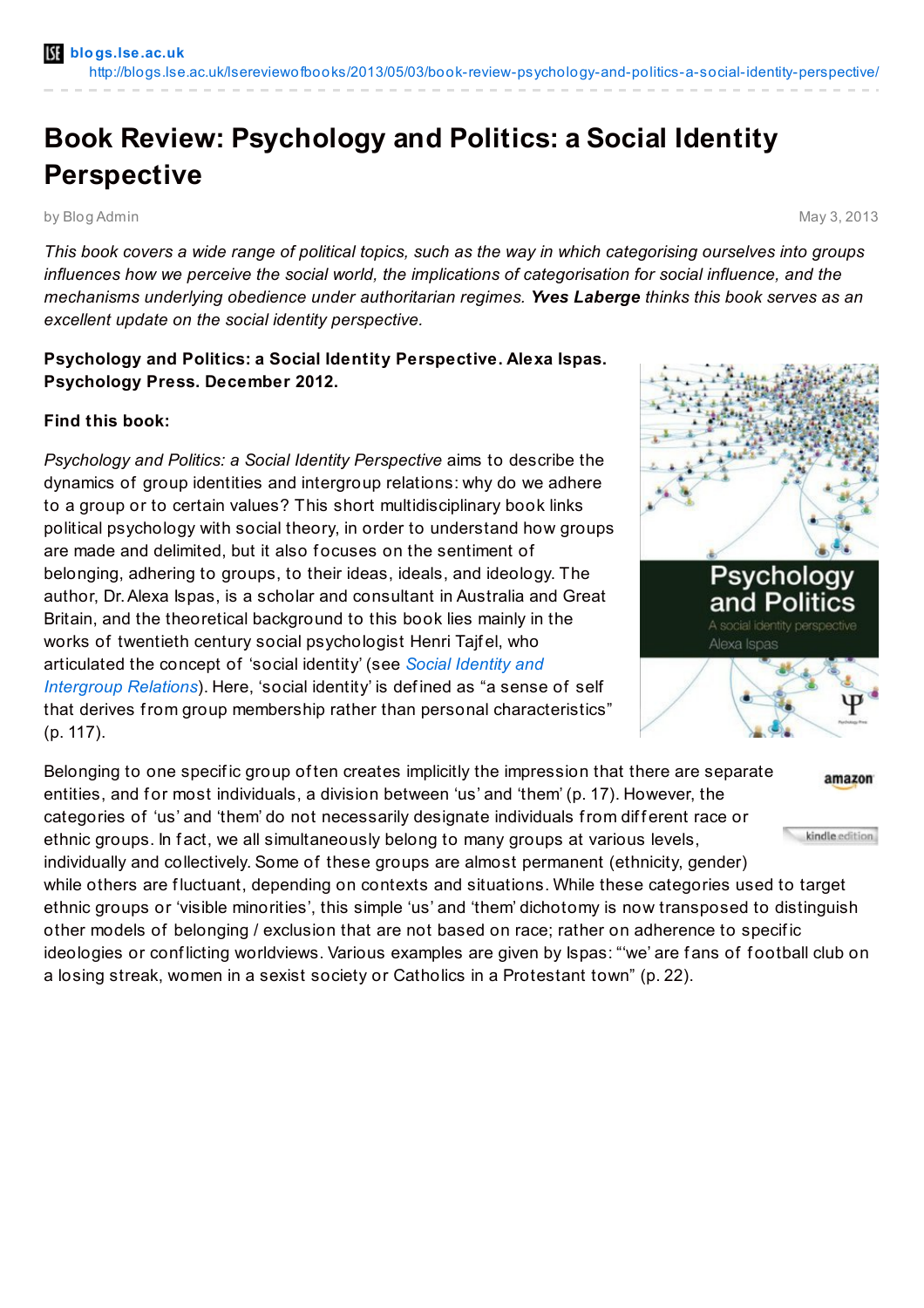Chapter 2, on 'The Psychology of Social Inf luence', f ocuses on social inf luence and how minorities can influence a majority group; it presents as well the positive feelings of belonging to the right group with our partners described as "one of us" (p. 50). Chapter 3, on the theories and empirical research related to 'The Psychology of Crowd Events' (for example, riots), revisits the idea of crowd perceived as a place for "crowd members to unleash their repressed animalistic impulses" (p. 54), taking from a critique of Gustave Le Bon's studying of the "irrational crowds" (from his 1895 book *The Crowd: A Study of the popular Mind* ) to some recent studies by Stephen Reicher relying on social psychology. However, some studies relying on the social identity perspective indicate that rioters' attitudes adopt another definition of their self: "instead of losing their sense of self, members of the crowd shift from a personal to a group-based definition of the self" (p. 55). Other forms of contextualisation have to be brought whenever studying crowd initiatives, for example in the distinction between peacef ul and violent demonstrations, introducing the concept of perceptions and the legitimacy of actions made as well by demonstrators and authorities (e.g. the police) (p. 56).

As the theoretical framework constructed in the first half of this book is applied to real cases in the second half, the heart of this book lies in Chapter 4, 'The Psychology of Political Leadership', on leadership situations and leader categorisation theory: "a leader's effectiveness is dependant on the extent to which they are able to remain prototypical of the group in the f ace of changes in context" (p. 76). The examples studied are political leaders of 20<sup>th</sup> century who succeeded in adapting their discourse, attitudes, and public image to a new political situation: Nelson Mandela in South Africa and Corneliu Coposu in Romania (p. 76). Other cases focusing on political speeches as vectors of group identification mention leaders from New Zealand, the USA (George W. Bush), but also Margaret Thatcher (p. 88). At some point, even different examples related to art and tastes are introduced in order to show how individuals would likely adopt their group's point of view, even when contestable (p. 83). But leaders or charisma are not enough in themselves: followers who perceive positively their leader can generate an effective leader into a visionary, either in sports, politics, or business, at the condition of maintaining their prototypicality (pp. 76, 86, and 90). In this context, the prototypicality of a leader indicates how "a member of a category (e.g. a prospective leader) resembles the 'prototype' for that category" (p. 71).

Despite this book's qualities, I was somewhat disappointed with the last pages about groups gaining social inf luence, mainly because there was no real recapitulation as such at the end, only a short summary like in the previous chapters (p. 110). There is no conclusion as such here, which is a pity, although the author pleas for a greater awareness regarding "the power that collective action has of opposing tyranny, and harness that power for the good" (p. 110).

All in all, *Psychology and Politics: a Social Identity Perspective* is a well balanced and clear overview which combines theory, applications, and case studies, relying on works published mainly during the last f our decades (with the obvious exception of the contested works by Le Bon from the 19<sup>th</sup> Century). This concise book would be instructive for advanced undergraduates, either in social psychology, political science, cognitive science, or almost any f ield in-between such as political psychology.Among some very good points, the author also provides a valuable glossary of terms with short def initions, from "accentuation effect" to "Unstable status differences" (pp. 114-118). On the down side, the two-page index is perhaps too short. Academic libraries should offer this title to their readers. But since many of Henri Tajf el's books are now out of print or hard to f ind, this *Psychology and Politics: a Social Identity Perspective* will serve as an excellent update on the social identity perspective according to Tajfel and some of his followers.

——————————————————————-